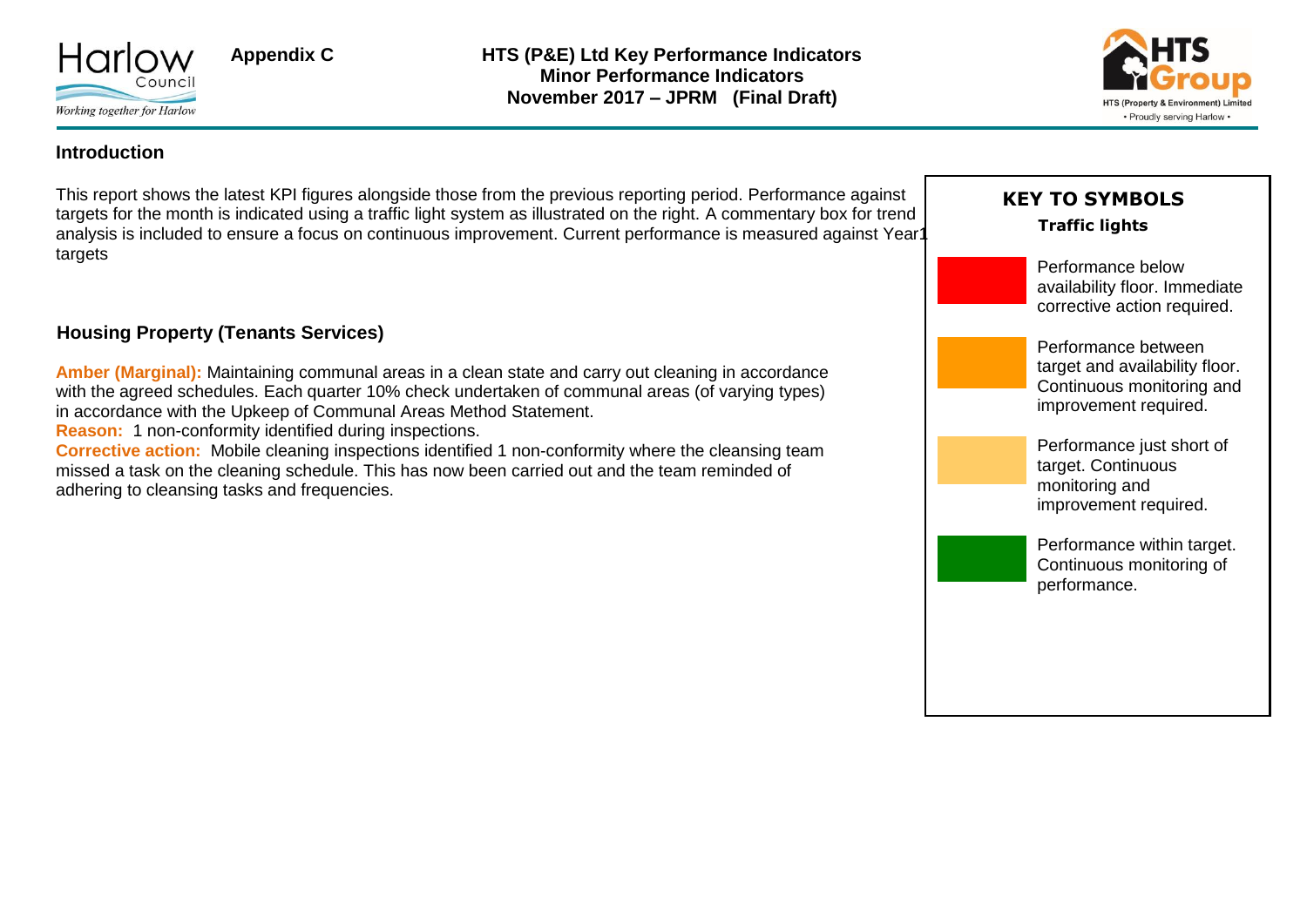



| <b>KPI DESCRIPTION</b>                                                                                                          | <b>REF</b>       | <b>FREQ</b> | <b>YR1</b><br><b>TARGET</b> | <b>PREVIOUS</b><br><b>KPI</b><br><b>FIGURE</b> | <b>KPI</b><br><b>FIGURE</b> | <b>TREND COMMENTARY</b> |
|---------------------------------------------------------------------------------------------------------------------------------|------------------|-------------|-----------------------------|------------------------------------------------|-----------------------------|-------------------------|
| <b>Street Scene (10%)</b>                                                                                                       |                  |             |                             |                                                |                             |                         |
| Remove hypodermic or other drug related<br>paraphernalia within 8 Working hours of the report.                                  | 2.2              | Quarterly   | 100%                        | 100%<br>June 17                                | 100%<br>September<br>17     | Stable performance.     |
| Repair or replace damaged litter and dual use bins<br>within 2 working days of the report being received.                       | $\overline{2.7}$ | Quarterly   | 100%                        | 100%<br>June 17                                | 100%<br>September<br>17     | Stable performance.     |
| Empty full and overflowing litter and dual use bins<br>within 3.5 hours of the report being received.                           | 2.9              | Quarterly   | 100%                        | 100%<br>June 17                                | 100%<br>September<br>17     | Stable performance.     |
| Remove all reported graffiti or fly posting of a<br>racialist or obscene nature removed within 24<br>hours.                     | 2.11             | Quarterly   | 100%                        | 100%<br>June 17                                | 100%<br>September<br>17     | Stable performance.     |
| Abandoned<br>a) vehicles investigated within 24 hours (BVPI<br>218a).<br>vehicles removed within 24 hours (BVPI<br>b)<br>218b). | 2.26<br>(a & b)  | Quarterly   | 100%                        | 100%<br>June 17                                | 100%<br>September<br>17     | Stable performance.     |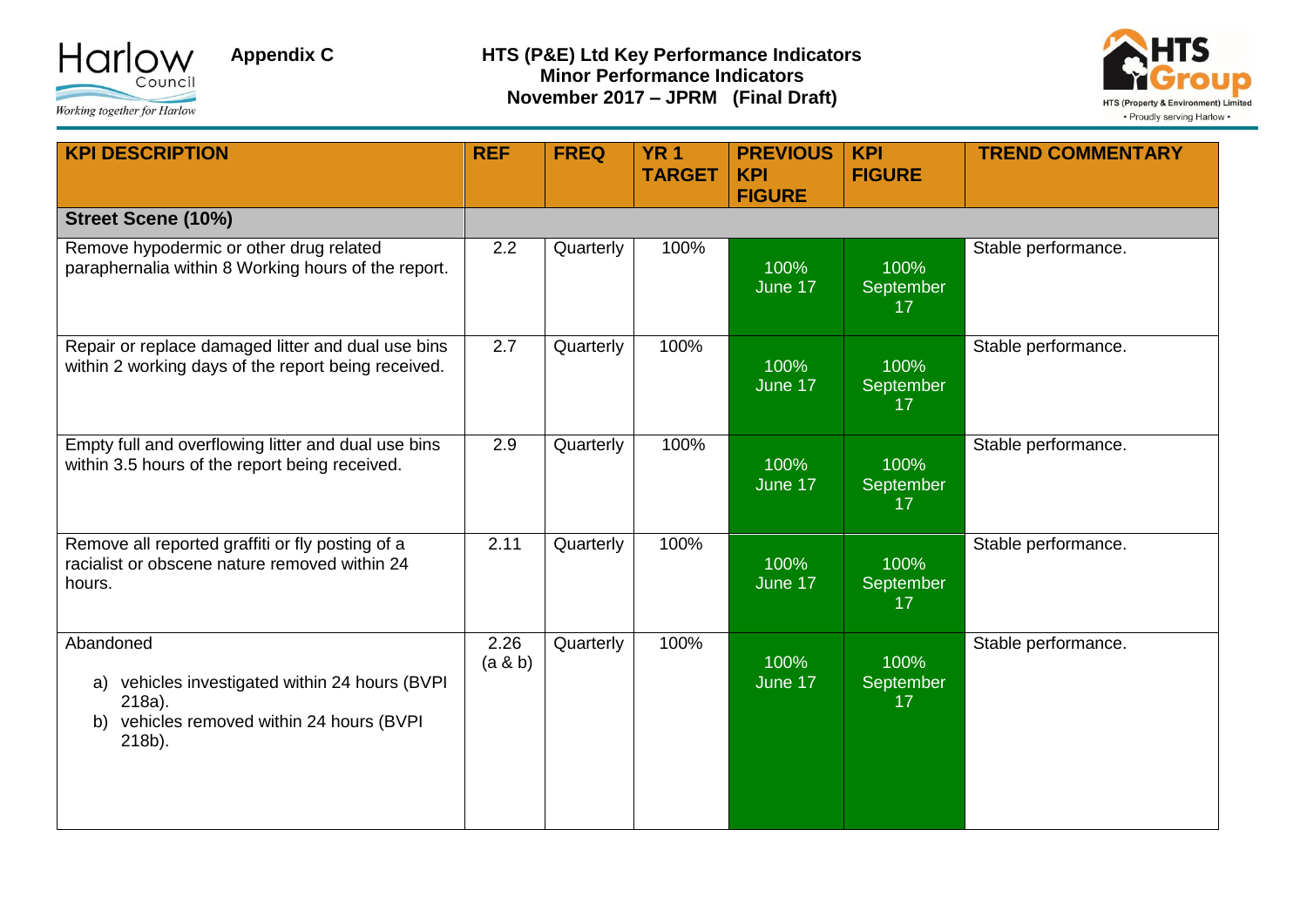



| <b>KPI DESCRIPTION</b>                                                                                                                                                                                                                                                     | <b>REF</b> | <b>FREQ</b> | <b>YR1</b><br><b>TARGET</b> | <b>PREVIOUS</b><br><b>KPI</b><br><b>FIGURE</b> | <b>KPI</b><br><b>FIGURE</b> | <b>TREND COMMENTARY</b> |
|----------------------------------------------------------------------------------------------------------------------------------------------------------------------------------------------------------------------------------------------------------------------------|------------|-------------|-----------------------------|------------------------------------------------|-----------------------------|-------------------------|
| <b>Grounds Maintenance</b>                                                                                                                                                                                                                                                 |            |             |                             |                                                |                             |                         |
| Control vegetation to facilitate the use of footpaths<br>and roads and to maintain clear sight lines.                                                                                                                                                                      | 3.3        | Quarterly   | 93.5%                       | 100%<br>June 17                                | 97%<br>September<br>17      | Decreased performance.  |
| Procure an independent condition survey annually<br>of all hardstanding and play equipment, which are<br>the responsibility of the Council.                                                                                                                                | 3.13       | Annually    | 100%                        | 100%<br>June 16                                | 100%<br>June 17             | Stable performance.     |
| Attend any reports of defective or dangerous<br>playground equipment within the urgent<br>response/rectification time. Other reports relating to<br>hard standing areas and playgrounds to be<br>classified as Important or Routine in accordance<br>with the definitions. | 3.16       | Quarterly   | 100%                        | 100%<br>June 17                                | 100%<br>September<br>17     | Stable performance.     |
| Provide goal posts to facilitate play, erect at<br>appropriate times in accordance with the users<br>wishes.                                                                                                                                                               | 3.24       | Annually    | 100%                        | 100%<br>June 16                                | 100%<br>June 17             | Stable performance.     |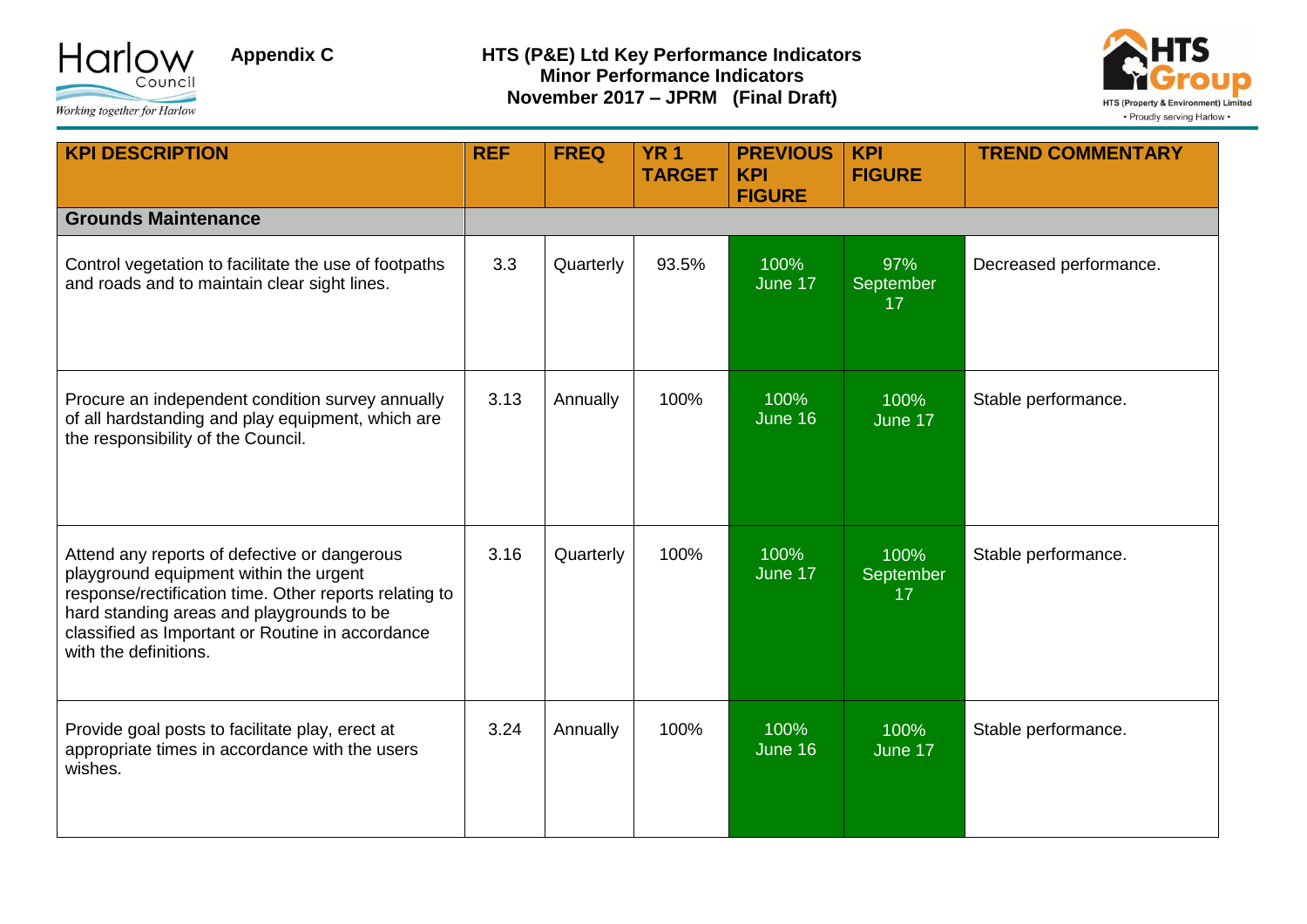



| <b>KPI DESCRIPTION</b>                                                                                                                                                                                                                                              | <b>REF</b> | <b>FREQ</b> | <b>YR 1</b><br><b>TARGET</b> | <b>PREVIOUS</b><br><b>KPI</b><br><b>FIGURE</b> | <b>KPI</b><br><b>FIGURE</b> | <b>TREND COMMENTARY</b>                        |
|---------------------------------------------------------------------------------------------------------------------------------------------------------------------------------------------------------------------------------------------------------------------|------------|-------------|------------------------------|------------------------------------------------|-----------------------------|------------------------------------------------|
| <b>Housing Property (Tenants Services)</b>                                                                                                                                                                                                                          |            |             |                              |                                                |                             |                                                |
| Maintaining communal areas in a clean state and<br>carry out cleaning in accordance with the agreed<br>schedules. Each quarter 10% check undertaken of<br>communal areas (of varying types) in accordance<br>with the Upkeep of Communal Areas Method<br>Statement. | 4.3        | Quarterly   | 99%                          | 100%<br>June 17                                | 91%<br>September<br>17      | Decreased performance. See<br>front of report. |
| HTS (P&E) Ltd shall regularly clean bins and bin<br>storage areas in accordance with the Upkeep of<br>Communal Areas Method Statement.                                                                                                                              | 4.4        | Quarterly   | 99%                          | 100%<br>June 17                                | 100%<br>September<br>17     | Stable performance.                            |
| Remove dumped rubbish within 5 working days of<br>notification.                                                                                                                                                                                                     | 4.7        | Quarterly   | 100%                         | 100%<br>June 17                                | 100%<br>September<br>17     | Stable performance.                            |
| Minor adaptations to Tenants' homes at the<br>Council's direction.                                                                                                                                                                                                  | 4.8        | Quarterly   | 100%                         | 100%<br>June 17                                | 100%<br>September<br>17     | Stable performance.                            |
| Grass shall be cut on a three-week cycle in the<br>Council nominated properties and maintained at<br>the cut level height recommended in the Ground<br>Maintenance specification.                                                                                   | 4.9        | Quarterly   | 100%                         | 100%<br>June 17                                | 100%<br>September<br>17     | Stable performance.                            |
| One off clearance works on circa 70 domestic<br>gardens each year at the request of the Council.                                                                                                                                                                    | 4.10       | Quarterly   | 100%                         | 100%<br>June 17                                | 100%<br>September<br>17     | Stable performance.                            |